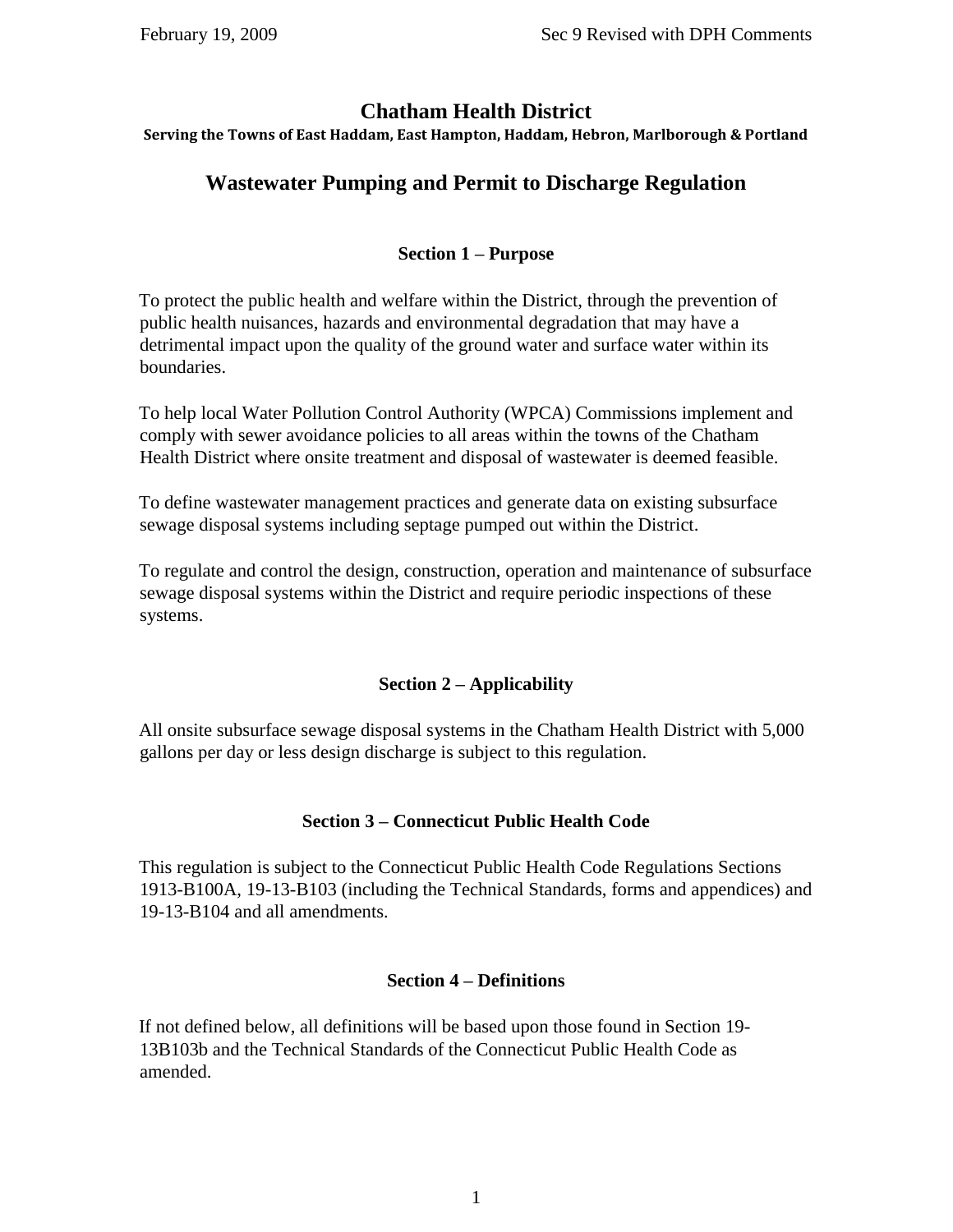Director means: Director of Health of the Chatham Health District or designated agent

District means: The Chatham Health District

Failing system means: A Subsurface Sewage Disposal System, a.k.a. a septic system, or any other onsite wastewater system where wastewater discharges to the ground surface, into an open watercourse, backs up into the house or otherwise causes health hazards or nuisance conditions.

Malfunctioning system means: A Subsurface Sewage Disposal System, a.k.a. a septic system, where wastewater overflows the outlet baffle, backs up into the riser(s) above the tank or backs up into the house sewer line, backflow from the leaching system is observed, or other evidence that the system is not performing as designed.

Permit to Discharge means: A permit issued to the owner by the Director to authorize or allow the discharge of a stated amount of wastewater to an on-site subsurface sewage disposal system for a stated period of time.

Pump out means: The removal of septage from any part of a subsurface sewage disposal system by a licensed cleaner.

Registered cleaner means: A State licensed installer or cleaner registered in the Chatham Health District.

Septage means: Any liquid or solid materials removed from a subsurface sewage disposal system used to treat domestic sewage.

Subsurface Sewage Disposal System means: A system consisting of a house sewer, a septic tank followed by a leaching system, any necessary pumps and siphons, and any groundwater control system on which the operation of the leaching system is dependent.

System Owner means: Owners of record of property within the District served by a subsurface sewage disposal system.

## **Section 5 – Registration of Septic Cleaners**

Any person engaged in the business of cleaning, pumping or disposing of septage within the District, shall be licensed by the State of Connecticut Department of Public Health, and registered with the District.

## **Section 6 – Registration**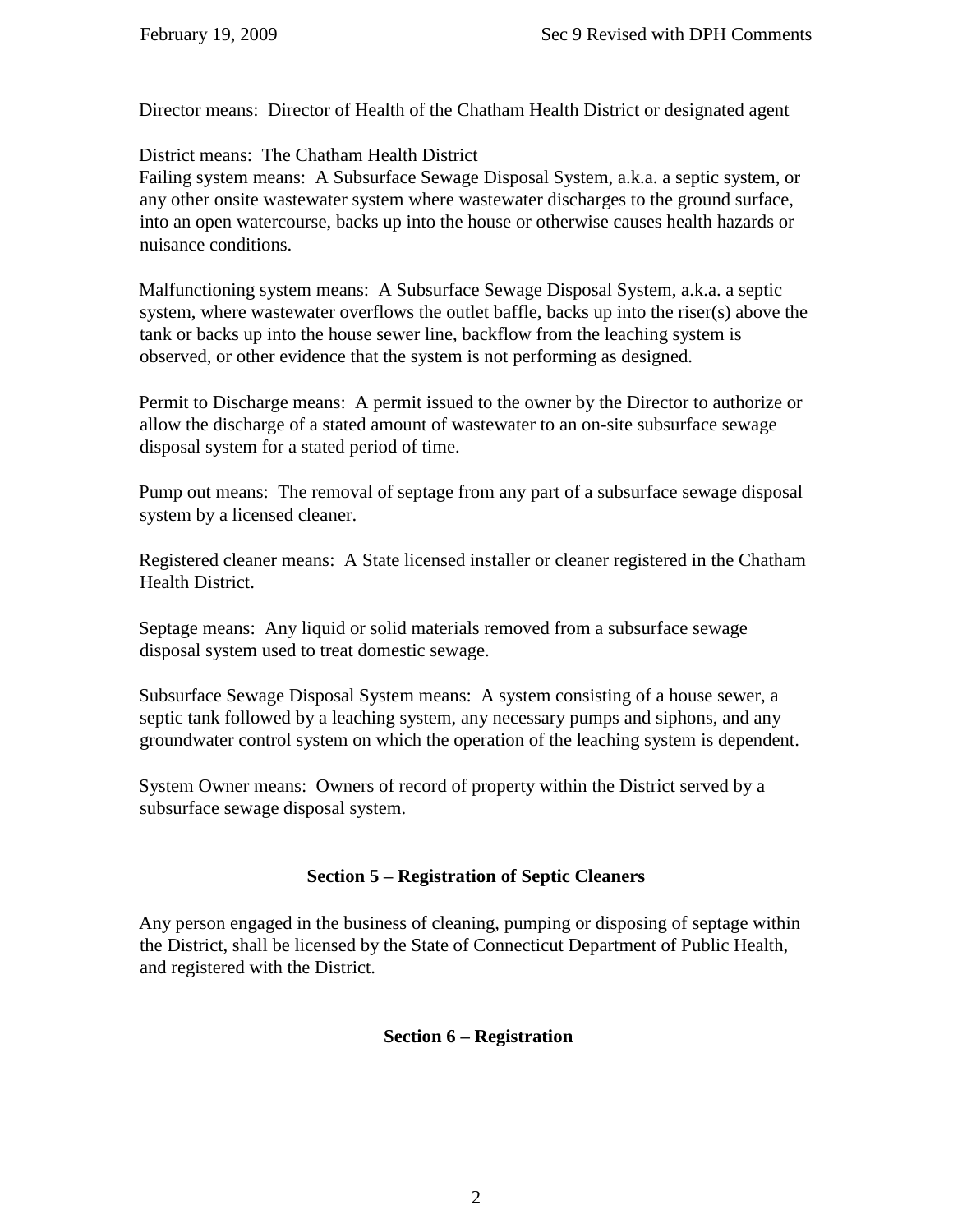Annual registration is the responsibility of the State licensed cleaner or installer and shall be on forms approved by the District. Registration may be submitted to any District office, or, when available, may be completed electronically through the District's webbased record management system. It is the responsibility of the registered cleaner to notify the District of any changes in registration. The registration period is annual, from July 1 through June 30, and shall be completed by July  $15<sup>th</sup>$  of the current year. Registration includes name, business name, address, CT cleaner or installer license number, phone number, and any other electronic contact information requested. The District shall provide a current list to the WPCA's of the member towns of all registered individuals. Failure to submit pumping reports, as described in Section 7 may result in suspension of an individual's registration within the District.

## **Section 7 – Application for Pumping Permit**

- A. All registered cleaners shall apply for a pump out permit on forms approved by the District.
- B. All pump out permits shall be approved in compliance with the following:
	- 1. Section 19-13-B103c PHC.
	- 2. Information for each pump out shall be collected and submitted to the system owner and the District on forms approved by the District that includes system owner, location (site of origin), destination of load (where it will be disposed), date of cleaning, septic tank size, amount pumped and location of tank, and a statement of proper function or malfunction and any other information deemed necessary by the District to establish the cleaning record.
	- 3. If water conditioners or backwash from water treatment systems are discharging to the subsurface sewage disposal system, it shall be noted on the cleaning record.
	- 4. Submission of Cleaning Record Information

Completed pump out information, with all items observed noted, is required to be sent by the registered cleaner to the District within thirty (30) days of when the pump out occurred. Electronic reporting of required information (on web-based forms approved by the District) is allowed in lieu of paper forms through the District web-based management information system.

5. Failure to submit forms completely and in a timely manner may result in suspension of an individual's registration to operate within the District.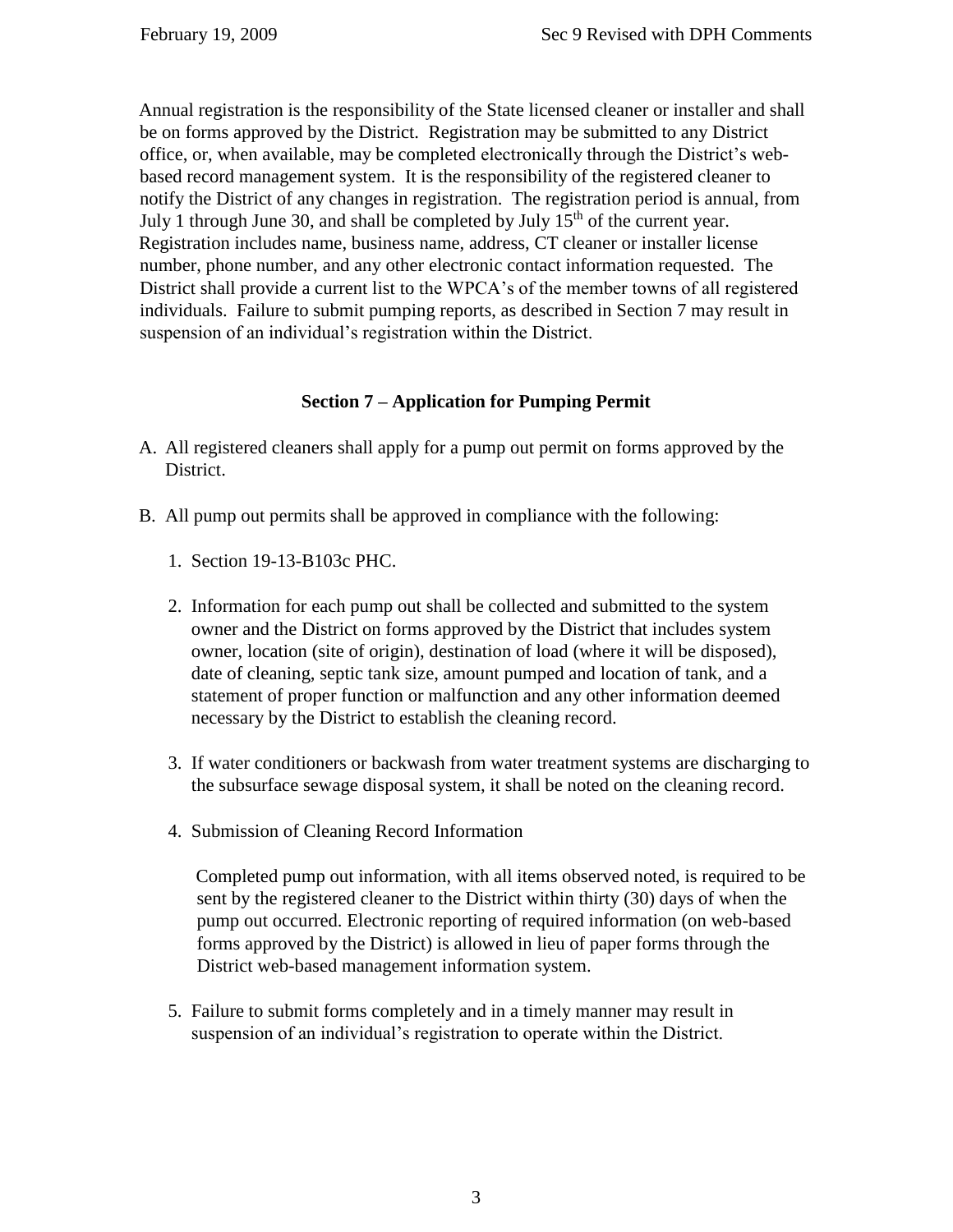- a. The Director of Health may suspend or revoke the registration of a cleaner issued under section 6 for any of the following reasons:
	- (1) For operating in a manner that constitutes a hazard to the public health;
	- (2) For failing to comply with the reporting requirements of this regulation or the Public Health Code;
		- (3) For violations of the Public Health Code;
		- (4) For interference with the Director of Health, Registered Sanitarian or certified agent in the performance of their duties; or
		- (5) Failing to perform in accordance with the standards of the profession

When an order is issued suspending or revoking a registration all cleaning operations shall immediately cease.

- b. If practicable, and when it will not imperil the public health in the opinion of the director, the Director of Health will seek to advise any installer when contemplating the issuance of an order before the order is issued.
- c. The registered cleaner shall be served with any order issued containing the reasons for the issuance of the order and notification that the cleaner has an opportunity to appeal the order to the Commissioner of Health by filing a written appeal within three business days with the Commissioner in accordance with the provisions of CGS 19a-229.
- d. If no appeal is filed, the order becomes final.
- e. The director of Health may terminate a suspension when in the opinion of the director the reasons the issuance of the suspension no longer exists.

## **Section 8 – Permit to Discharge**

A. Systems constructed on or after January 1, 2000 are subject to application for renewal of the Permit to Discharge upon the effective date of this regulation. Said renewal will be issued upon compliance of this regulation. Renewals will be issued based upon submission of a recent pumping report within the last five (5) years, indicating that no failure or malfunctions were detected, and proper permits were issued.

B. Systems constructed before January 1, 2000 shall be inspected by a registered cleaner within five years from the adoption of this regulation. Inspection will consist of tank pumping and visual walk over of the leaching area. Further investigation by the registered cleaner may be necessary if the system is malfunctioning.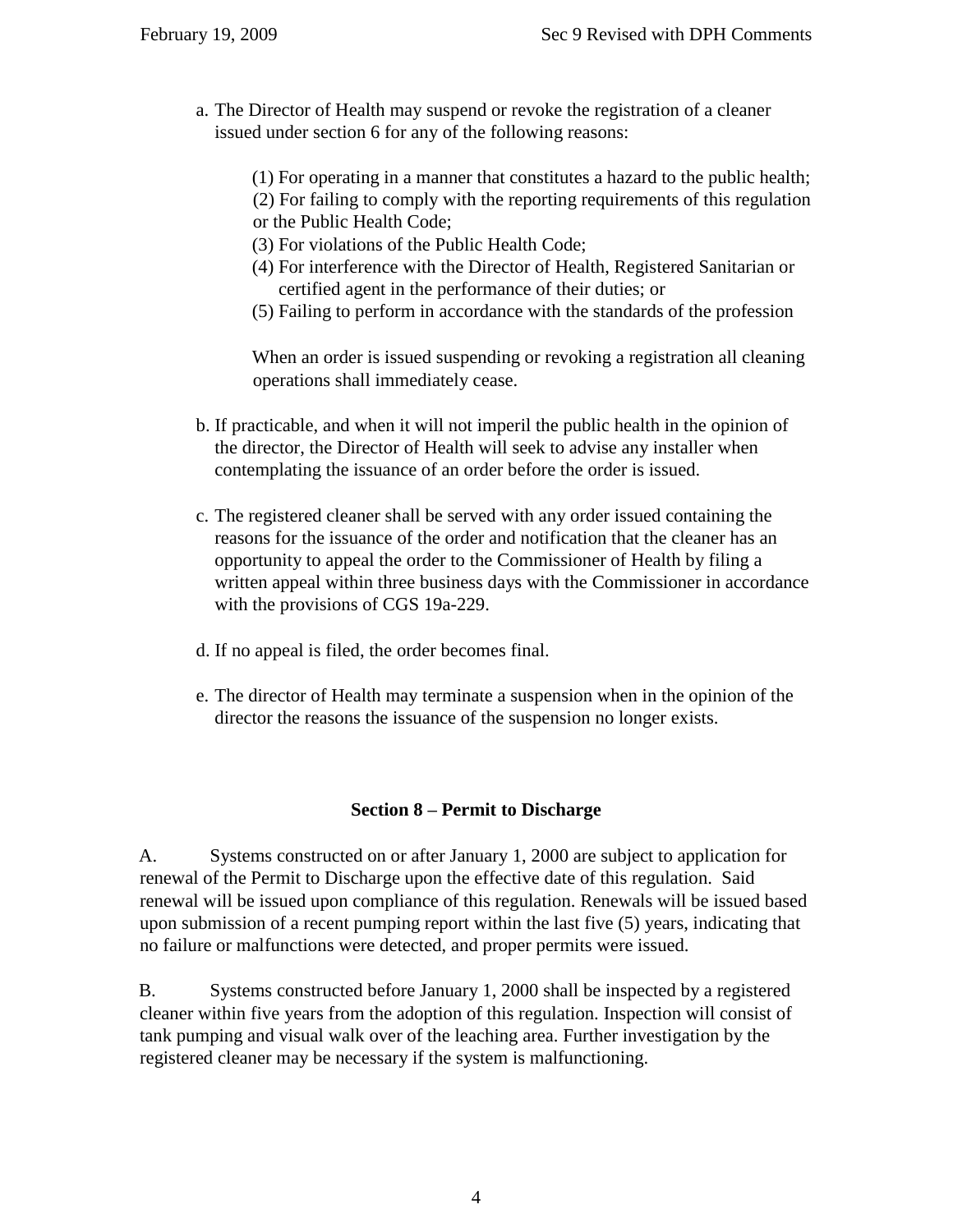- 1. Permits to Discharge shall be issued or renewed by the Director to system owners whose subsurface sewage disposal systems meet the conditions listed below. Cesspools and steel septic tanks are not considered to be in compliance with the Public Health Code and Technical Standards. A Permit to Discharge will allow the owner to discharge a specified number of gallons per day to the subsurface sewage disposal system described on the permit and may include additional restrictions on use of the system or of the property.
- 2. Permits to Discharge shall be valid, unless revoked or suspended in accordance with Section 8.B.5 of this regulation, for a period not to exceed five (5) years. Information regarding operation and maintenance, special requirements, restrictions and exceptions will be included on the permit.
- 3. A Permit to Discharge shall be issued or renewed by the Director:

a.Upon the final inspection of a newly constructed subsurface sewage disposal system which is deemed by the Director to meet at that time all the requirements of this regulation, or

b. Upon repair and final inspection of an existing subsurface sewage disposal system which is deemed by the Director to meet at that time all the requirement of this regulation, or

c.Upon cleaning and inspection of an existing subsurface sewage disposal system, provided that no failure or malfunction is detected during the inspection and the appropriate inspection report is submitted to the Director.

4. A report by the registered cleaner of a malfunctioning or failed system shall be submitted to the Director within ten business days.

5. The Director of Health may revoke, suspend, or not renew a permit to discharge upon the determination by the Director that the system is malfunctioning or has failed.

> a. An order or determination shall be sent to the owner of the property containing the reasons for the order or determination and notification that an appeal may take to the Commissioner of Public Health by filing a written appeal within three business days of its issuance setting forth the reasons for the appeal.

b. An appeal does not stay the enforcement of the order. If no appeal is taken the order becomes final.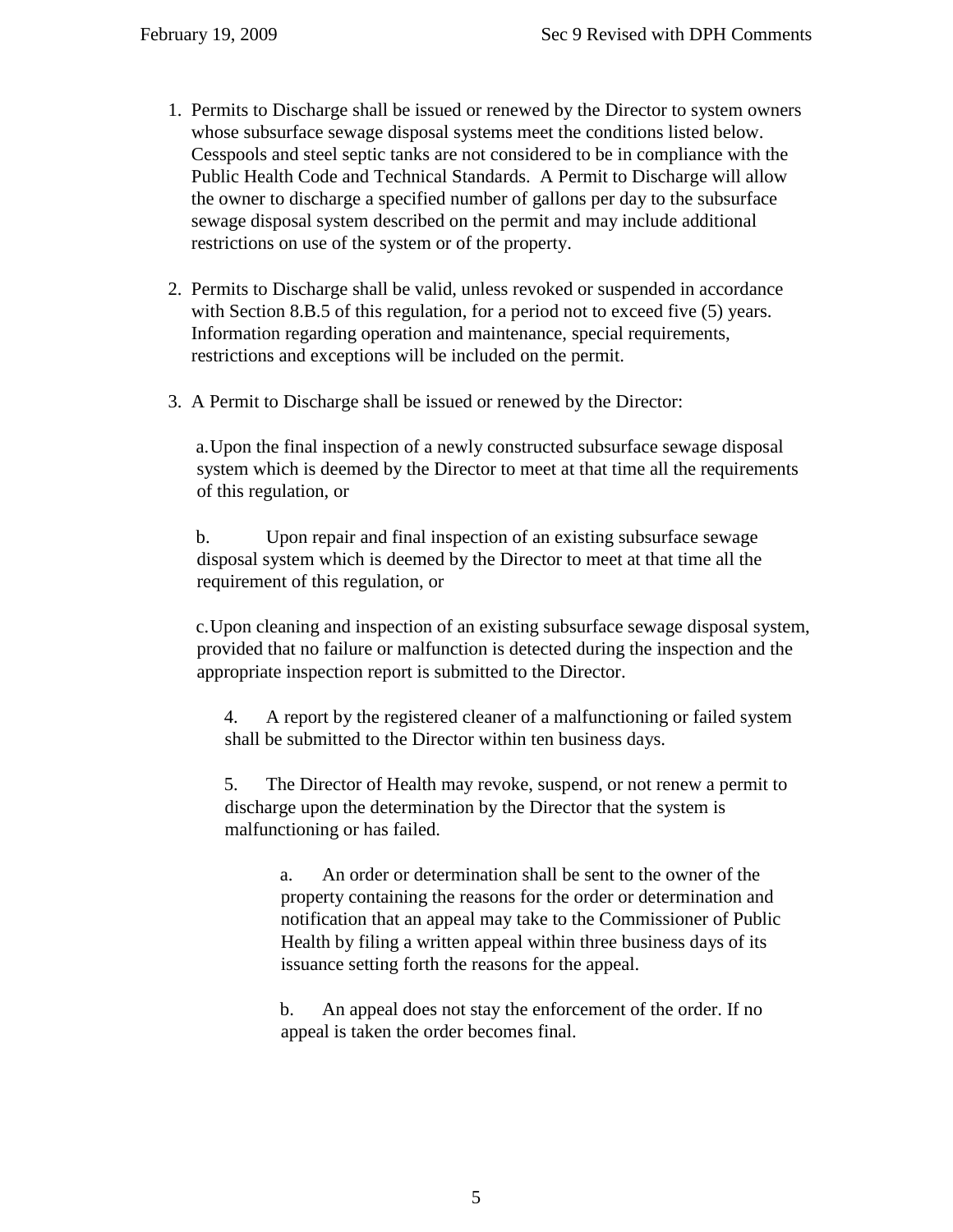c. The director of health may terminate any order or renew a permit when the reasons for the initial issuance or denial no longer exist.

## **Section 9 – Enforcement**

A. Responsibility to keep the Permit to Discharge valid is that of the system owner. If a permit is not renewed after 45 days of the expiration date an order will be issued. Failure to maintain a valid permit will result in denial of applications under Section 19- 13-B100a of the Public Health Code for building additions, improvements, accessory structures, change of use, until proper renewal of Permit to Discharge has been achieved. Upon the failure renew a permit to discharge and its expiration, the district will initiate an action under the provisions of C.G.S. 19a-206 and seek the imposition of a civil penalty of \$100 day until such time as a new permit is issued. In addition, the District will seek to recover court costs and legal fees as necessary to obtain compliance with this section.

B. If an individual does work within the District without a District registration or providing pump out information in compliance within this regulation, it will be considered a violation of this regulation. The district shall initiate an action under the provisions of C.G.S. 19a-206 and seek the imposition of a civil penalty of not less \$100 a day for each separate violation of the regulation.

C. Complaints shall be filled with the State Department of Public Health, which oversees the licenses of septic system installers and cleaners under Connecticut General Statutes Chapter 393a, Sec 341f, that states the department may take action under section 19a-17 for any of the following reasons: (1) The license holder has employed or knowingly cooperated in fraud or material deception in order to obtain his license or has engaged in fraud or material deception in the course of professional services or activities; (2) illegal, incompetent or negligent conduct by a license holder in his work; or (3) violation of any provision of this chapter or any regulation adopted hereunder.

## **Section 10 – Public information**

The Director will develop a public information program for subsurface sewage disposal system owners, which may include, but not be limited to, the use, operation and maintenance of on-site septic systems.

## **Section 11 – Fees**

The Board of Health shall establish such fees as deemed necessary to implement this regulation.